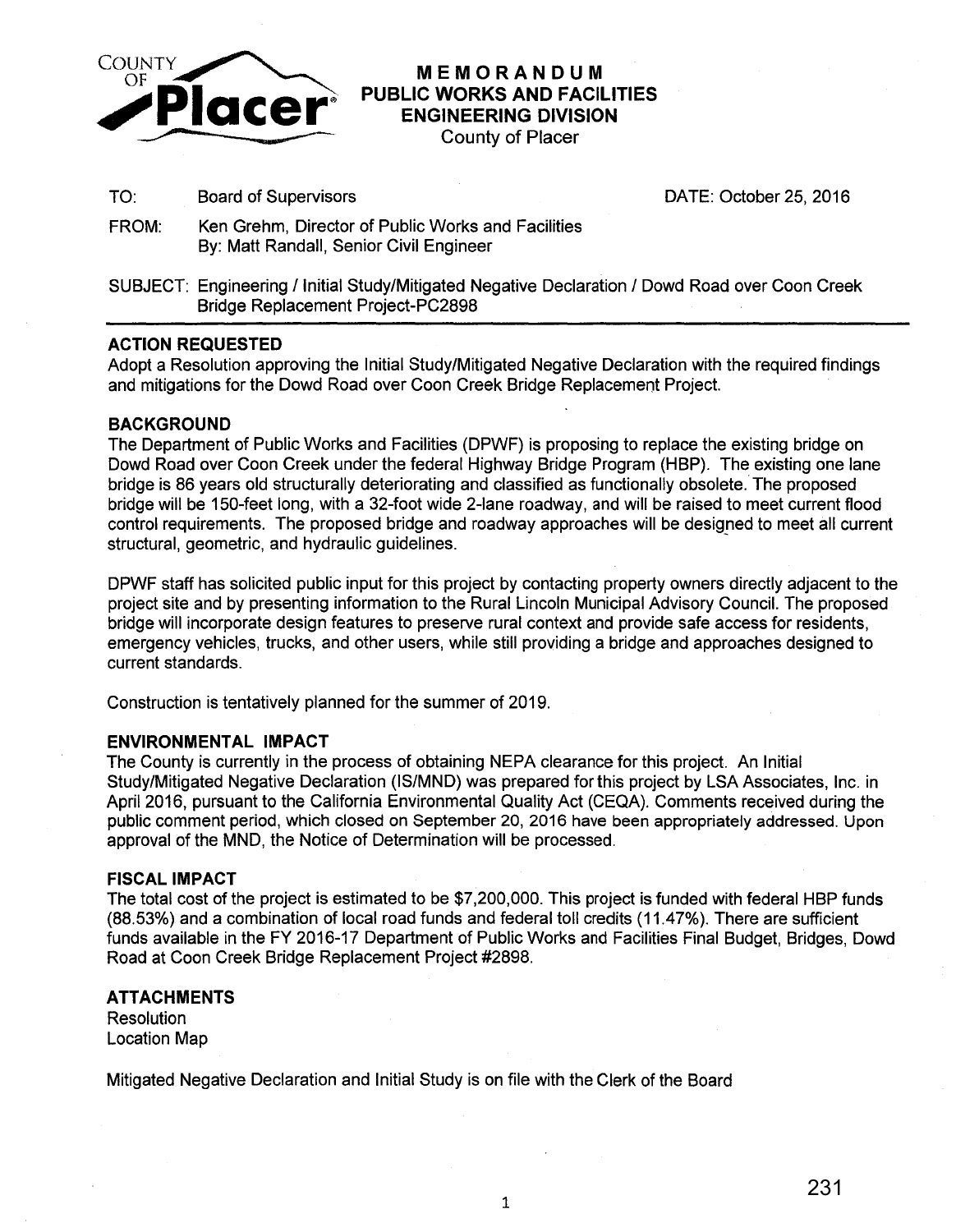# **Before the Board of Supervisors County of Placer, State of California**

# **In the matter** of:

A Resolution Approving the Initial Study / Mitigated Negative Declaration (State Clearing House No. 2016082057) for the Dowd Road Over Coon Creek Bridge Replacement Project.

Resolution No.: **We are also also have a little set of the set of the set of the set of the set of the set of the set of the set of the set of the set of the set of the set of the set of the set of the set of the set of th** 

The following Resolution was duly passed by the Board of Supervisors of the County of

Placer at a regular meeting held \_\_\_\_\_\_\_\_\_\_\_\_\_\_\_\_\_\_\_\_\_\_\_\_\_\_\_\_\_\_\_\_\_\_, by the following

vote on roll call:

Ayes:

Noes:

Absent:

Signed and approved by me after its passage.

Chair, Board of Supervisors

Attest:

Clerk of said Board

WHEREAS, the existing bridge on Dowd Road over Coon Creek has been determined to be functionally obsolete and structurally deficient, and

WHEREAS, a preliminary design for the project has been prepared by Placer County, and

WHEREAS, the design of the bridge replacement is consistent with the California Department of Transportation and Placer County Standards; and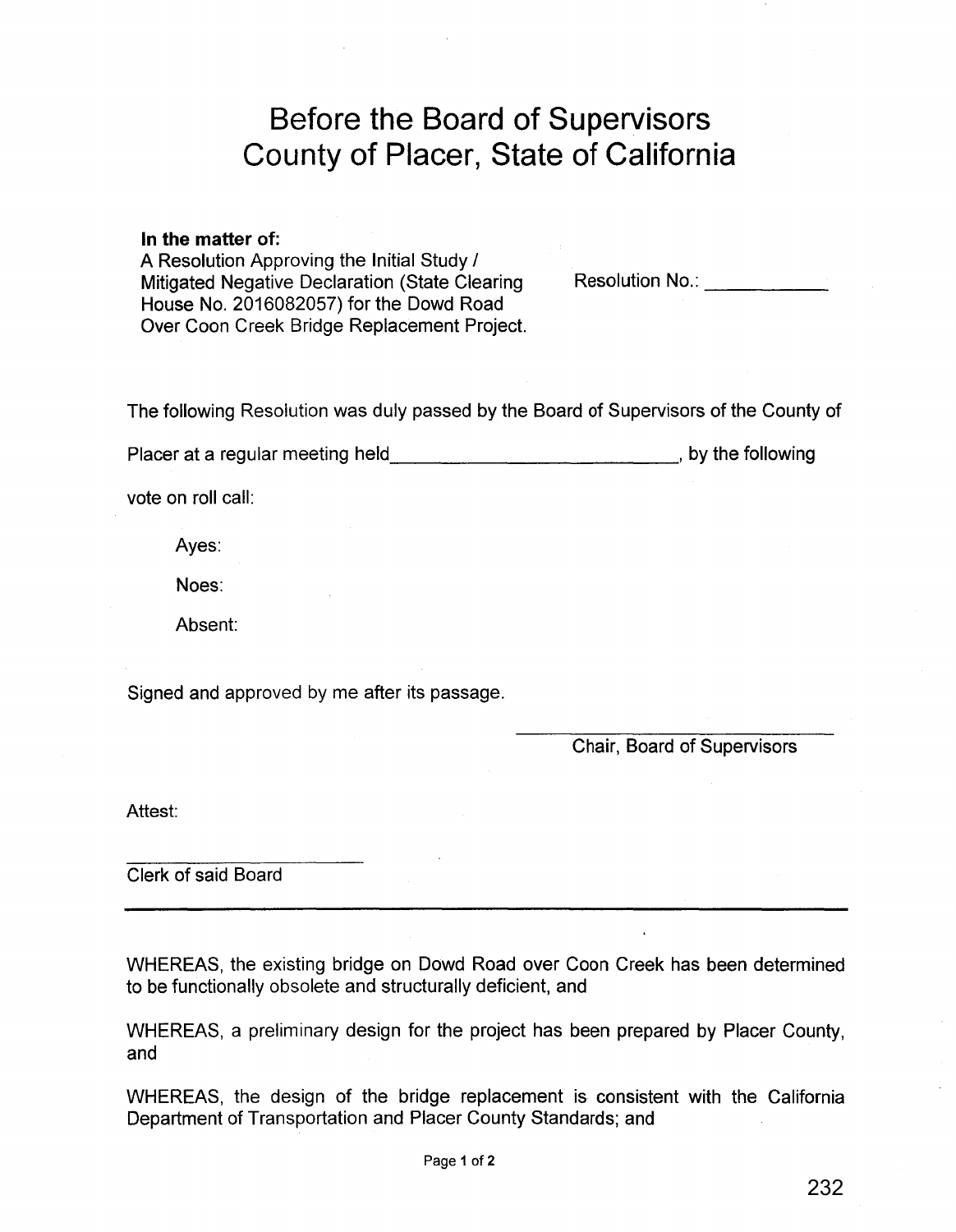WHEREAS, the County of Placer has prepared a Initial Study / Mitigated Negative Declaration, circulated it as required by law and included all necessary measures to mitigate any significant impacts of the project.

BE IT RESOLVED by the Board of Supervisors of the County of Placer, State of California that this Board approves a Mitigated Negative Declaration (STATE CLEARING HOUSE NO. 2016082057) for the Dowd Road over Coon Creek Bridge Replacement Project and make the following findings:

- 1. The mitigated negative declaration has been prepared as required by law.
- 2. There is no substantial evidence in the record as a whole that the Project mitigated may have a significant effect on the environment.
- 3. The mitigated negative declaration as adopted for the Project reflects the independent judgment and analysis of Placer County, which has exercised overall control and direction of its preparation.
- 4. The mitigation plan / mitigation monitoring program prepared for the project is approved and adopted.
- 5. The custodian of records for the Project is the Placer County Public Works Director, 3091 County Center Drive, Auburn, CA 95603.